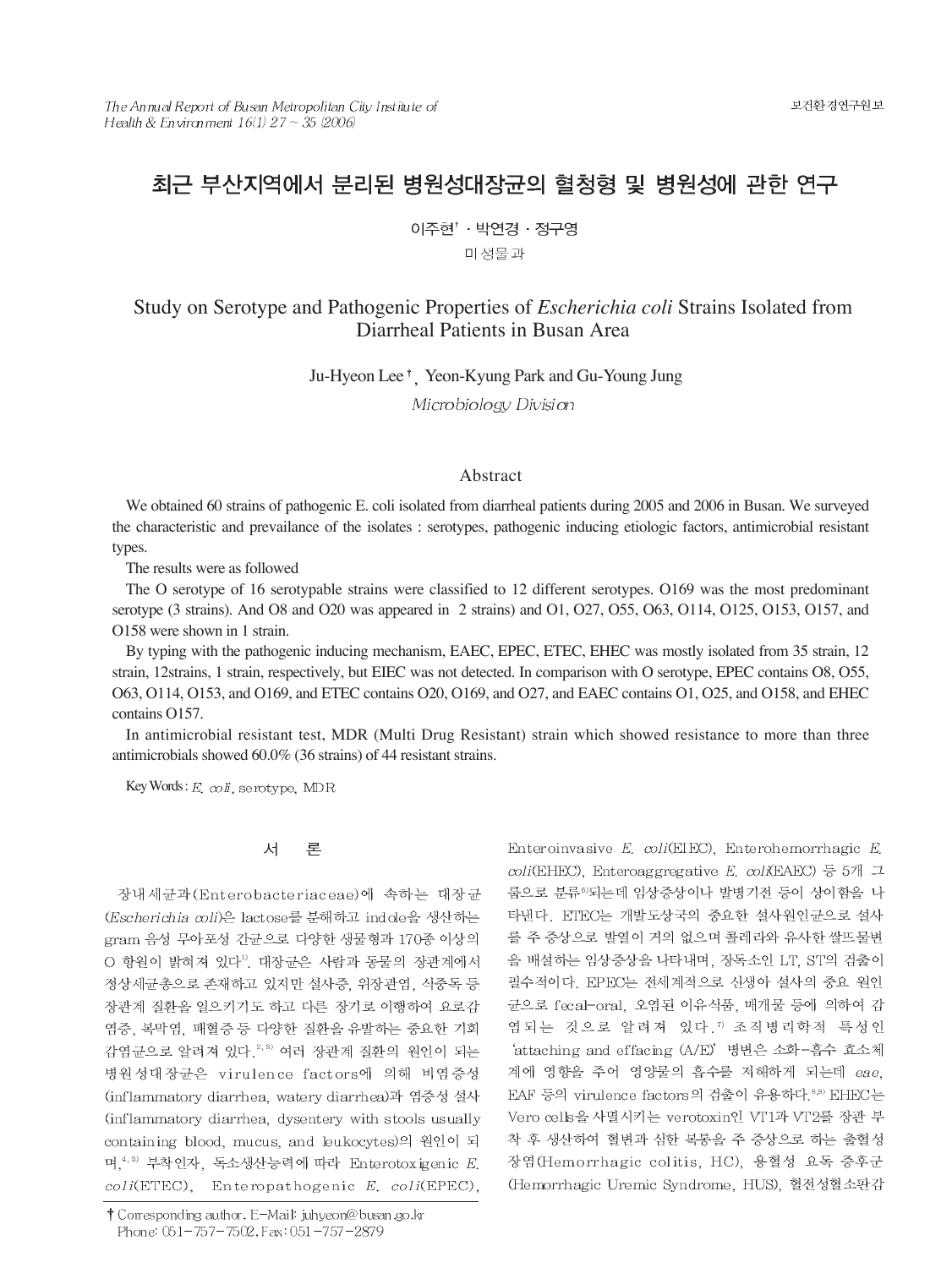소성자반병(Thrombotic Thrombocytopenic Purpura, TTP) 을 유발하며 종종 죽음에도 이른다. 특히  $E$ . coli O157: H7은 1982년 미국의 오레곤주와 미시건주에서 햄버거 섭취에 의한 집단식중독이 발생하여 원인병원체로 알려진 이 후 전세계적으로 보고되고 있으며 문제시되는 식품매개질병이 다.10) EIEC는 결장세포에 침입해 enteroinvasive mechanism(Einv)에 의해 설사를 유발하며 세균성 이질과 유 사한 증상을 일으키며, EAEC는 유아 설사의 원인균으로 작용 하며 병독성은 아직 밝혀지지 않았지만 장점막상피세포에 결 합하여 ST 독소(enteroaggregative ST toxin, EAST)를 생 성하는 것으로 알려져 있다 11)

국내에서는 2000년 1월 12일 「전염병예방법」의 개정으로 장출혈성대장균(EHEC)감염증이 1군전염병으로 지정되었고 12). 2006년 6월 12일 「지정전염병의 종류」가 보건복지부장 관 개정고시되면서 EPEC, ETEC, EIEC 3종이 지정전염병으 로 관리가 되고 있다.13)

이와 같이 병원성대장균은 설사질환의 대표적 원인균이며 그 작용기전과 병원성도 다양하나 국내에는 병원성대장균에 대한 사례보고 및 혈청형별, 그룹별 발생현황에 대한 문헌보고 는 많지 않은 실정이다. 따라서 본 연구에서는 부산지역의 설 사질환 환자로부터 분리한 병원성대장균의 생화학적 특성 및 혈청학적 분포, 병원성인자 및 항생제내성 유형 등을 알아보고 지역 분리주에 대한 특성과 실험실 역학의 기초자료를 제시하 고자 한다.

### 실험재료 및 방법

시험균주

2005년부터 2006년까지 최근 2년간 부산지역의 보건소 및 설사질환 감시망 운영 협력의료기관에 설사가 주 증상으로 입

원 또는 내원한 환자의 대변을 수집하여 분리한 대장균 총 60 주를 대상으로 시험하였으며 년도별 분리현황은 Table 1과 같 다. E. coli 확인동정을 위한 생화학적 시험은 장내세균 진단 kit로 시판되는 bioMerieux (France)사의 API 20E kit를 사 용하였다.

#### O 혈청형 시험

O 혈청형 시험에 사용한 병원성대장균의 항혈청은 Table 2 와 같다. 분리균에 대한 혈청형 시험은 E. coli Oantisera(DENKA SEIKEN Co., Japan) kit를 사용하여 slide agglutination test로 실시하였다. 분리균을 Tryptic soy agar에 2회 이상 활성화 시킨 후 자란 집락을 항원으로 이용 하여 다가혈청(polyvalent antiserum I~VII) 과 응집반응 을 실시하고 응집된 polyvalent antiserum에 속하는 단일 O 혈청과의 응집반응을 실시하였다. 응집유무의 판정은 30초 이 내에 육안으로 확인이 가능한 경우 양성으로 판정하였다.

### 병원성인자 시험

장출혈성대장균(enterohemorrhage E. coli, EHEC)의 VT1과 VT2, 장관독소원성대장균 (enterotoxigenic E. coli, ETEC)의 ST와 LT, 장관침입성대장균 (enteroinvasive E. coli, EIEC)의 spa, 장관병원성대장균(enteropathogenic E. coli, EPEC)의 eae, 장관흡착성대장균(enteroaggregative E. coli. EAEC)의 east1. aggR. eae 유전자 검출을 위하여 Multiplex PCR을 실시하였다. 사용시약은 시판 E. coli Multiplex PCR Kit (RapiGEN Inc., korea)와 EAEC Multiplex Kit(RapiGEN Inc., korea)를 사용하였다. Template DNA 조제 및 PCR 반응과정은 제조사에서 제공하 는 Insert에 따라 PCR machine(PTC-100, MJ Research, USA)을 이용하여 실시하였으며, PCR 산물에 대한 specific

Table 1. Numbers of E. coli isolated from patients with diarrhea

| year | ז ה   | 200 <sub>6</sub> | Total  |
|------|-------|------------------|--------|
|      | _____ | _____            | ______ |
| Nn   | . .   | $\sim$           | าเ     |

#### Table 2. Escherichia coli O antiserum used in study

| $Esche richia coli$ O antiserum used |                 |                  |                  |                  |                  |                  |                  |
|--------------------------------------|-----------------|------------------|------------------|------------------|------------------|------------------|------------------|
| Polyvalent I                         | O <sub>1</sub>  | O <sub>26</sub>  | O86              | O <sub>111</sub> | O119             | O127a            | O <sub>128</sub> |
| Pol $w$ alent $\Pi$                  | O44             | O <sub>55</sub>  | O <sub>125</sub> | O <sub>126</sub> | O <sub>146</sub> | 0166             |                  |
| Polyvalent $\Pi$                     | O <sub>18</sub> | O <sub>114</sub> | O142             | O <sub>151</sub> | O <sub>157</sub> | O <sub>158</sub> |                  |
| Pol walent IV                        | O6              | O <sub>27</sub>  | O78              | O <sub>148</sub> | O <sub>159</sub> | O <sub>168</sub> |                  |
| Polyvalent V                         | O20             | O <sub>25</sub>  | O63              | O <sub>153</sub> | O <sub>167</sub> |                  |                  |
| Polyvalent VI                        | $\circ$         | $\bigcirc$ 15    | O <sub>115</sub> | O <sub>169</sub> |                  |                  |                  |
| Polvvalent VII                       | O28ac           | O112ac           | O <sub>124</sub> | O <sub>136</sub> | O <sub>144</sub> |                  |                  |
| Polyvalent VIII                      | O <sub>29</sub> | O <sub>143</sub> | O <sub>152</sub> | O <sub>164</sub> |                  |                  |                  |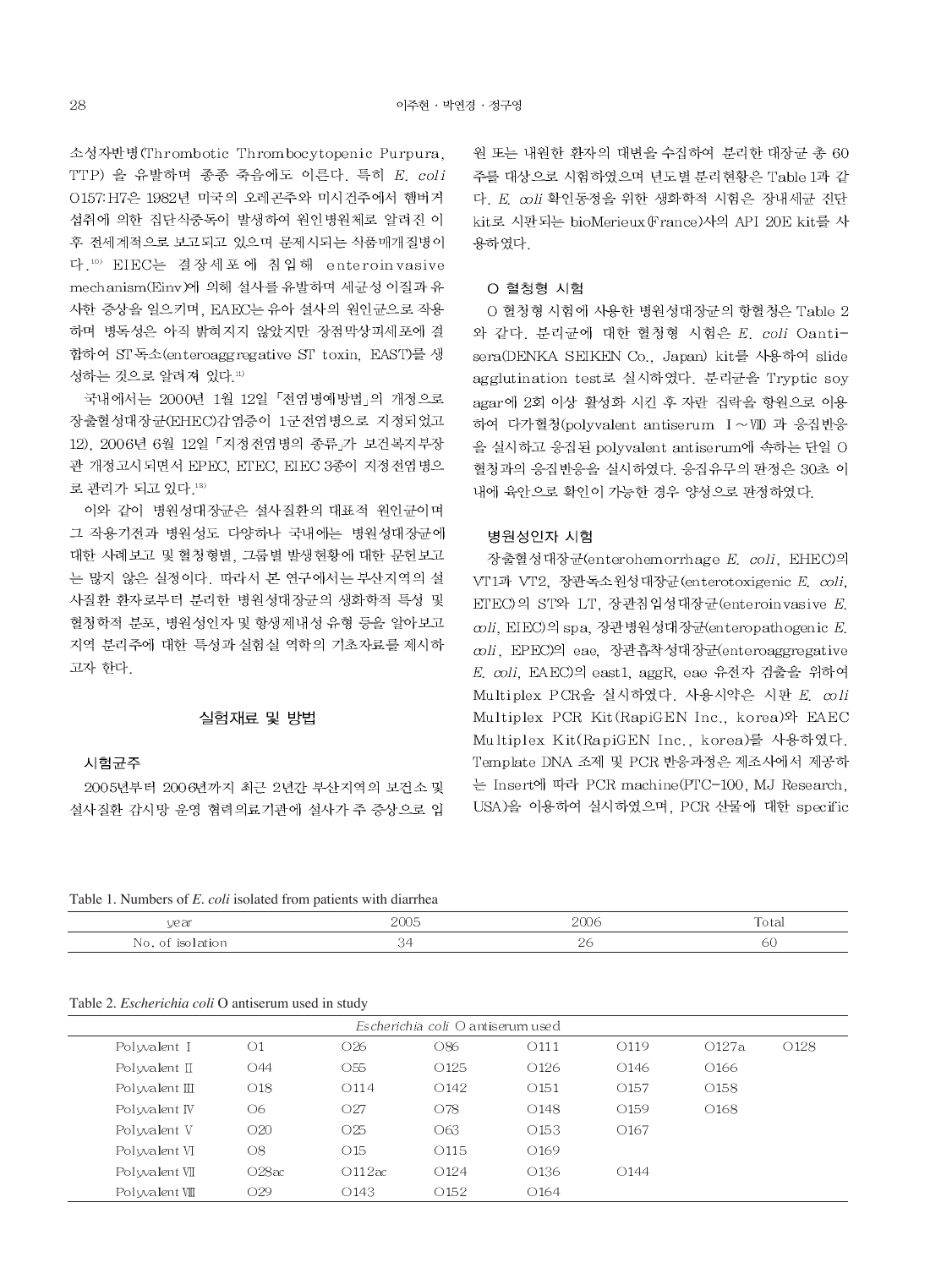| Antimicrobial agent  | Code name  | Disc potency $*$ | Antimicrobial agent                  | Code name  | Disc potency $*$ |
|----------------------|------------|------------------|--------------------------------------|------------|------------------|
| Ampicillin           | AМ         | 10               | Ciprofloxacin                        | CIP        | 5                |
| Amikacin             | AN         | 30               | Chloramphenicol                      | С          | 30               |
| Ampicillin/Sulbactam | <b>SAM</b> | 10/10            | Gentamicin                           | <b>GM</b>  | 10               |
| Cephalothin          | СF         | 30               | Imipenem                             | <b>IPM</b> | 10               |
| Cefazoline           | CZ         | 30               | Nalidixic Acid                       | <b>NA</b>  | 30               |
| Cefepime             | FEP        | 30               | Tetracycline                         | Te         | 30               |
| Cefotetan            | CTT        | 30               | Ticarcillin                          | TIC        | 75               |
| Cefotaxime           | <b>CTX</b> | 30               | Trimethoprim<br>/Sulfametho x azo le | <b>SXT</b> | 1.25/23.75       |

Table 3. The kinds and concentration of antibiotics for antibiotic susceptibility test

\*unit :  $\mu$ g

Table 4. Distribution of incidence of E. coli isolated from patient with diarrhea by age group

| Age group | Male     | Female   | Total    |
|-----------|----------|----------|----------|
|           | 37(61.7) | 23(38.3) | 60(100)  |
| $\leq 4$  | 15(60,0) | 10(40.0) | 25(41.7) |
| $5 - 10$  | 1(50,0)  | 1(50,0)  | 2(3,3)   |
| $11 - 20$ | 2(66.7)  | 1(33.3)  | 3(5.0)   |
| $21 - 30$ | 2(28.6)  | 5(71.4)  | 7(11.7)  |
| $31 - 40$ | 1(50,0)  | 1(50.0)  | 2(3,3)   |
| $41 - 50$ | 1(100)   | $\circ$  | 1(1.7)   |
| $51 - 60$ | 7(87.5)  | 1(12.5)  | 8(13.3)  |
| $\geq 61$ | 8(66.7)  | 4(33.3)  | 12(20,0) |

 $()$  %

band의 확인은 EtBr(bioneer, korea)이 첨가된 2% agarose gel(Bio-Rad, USA)을 이용하여 전기영동을 실시한 후 Image analyzer(Vilber Loumat lnc., France)하에서 확 인하였다.

#### 항생제내성 시험

분리균에 대한 항생제내성 시험은 NCCLS(National committee for clinical laboratory standard)지침에 따라 Disc diffusion method를 사용하여 실시하였다. 접종액은 Tryptic soy agar에 순수 분리된 균을 37°C 에서 20-24시간 배양 후 멸균생리식염수에 현탁하여 McFarland turbidity No. 0.5에 맞춘 후 사용하였다. 균액을 멸균된 면봉에 적시고 시험관 내벽에 면봉을 눌러 과잉의 접종액을 제거한 후 Mueller-Hinton agar에 60℃ 돌려가면서, 3회에 걸쳐 골고 루 바른 후 수분이 흡수된 후 항생제 disc를 간격이 24mm이 상 유지되도록 배지표면에 놓았다. M-H agar plate는 disk 부착 후 15분 내에 37°C Incubator에 옮겨 24시간 배양하였 다. 생성된 억제환의 크기는 inhibition zone의 직경을 Caliper를 이용하여 mm단위로 측정하였으며, 결과판독은 BBL Sensi-Disc zone interpretation set를 참고하여 내성 (Resistant, R) 및 감수성 (Susceptible, S)으로 판정하였다. 이 시험에 사용된 항생제 disk는 BBL sensi disk(Becton-Dickinson, USA)로 약제 종류 및 역가는 Table 3와 같다.

#### 결과 및 고찰

#### 분리균의 환자 특성

설사환자로부터 분리된 병원성대장균의 60주의 환자성별 및 연령별 분리특성은 Table 4와 같다. 총 60주 중 남성 환자로부 터 37주가 분리되어 61.7%의 분리율을 보였고 여성환자로부터 는 23주가 분리되어 38.3%로 남성에서 여성보다 높은 분리율 을 보였다. 분리균의 연령별 분포는 전체 60주중 4세 이하에서 25주가 분리되어 41.7%의 높은 분리율을 나타내었고 61세 이 상에서 12주로 20.0%의 분리율을 나타내어 4세 이하 소아 및 61세 이상 노년층에서 전체 60주의 61.7%인 37주가 분리되어 대장균 설사질환의 주요 감염 대상임을 나타내었다.

#### 분리된 대장균의 생화학적 성상

설사환자로부터 분리된 대장균 60주에 대한 생화학적 성상 은 table 5와 같다. 분리균 60주의 생화학적 성상은 catalase, indole, beta-galactosidase, methyl-red test, nitrate reduction, glucose, manitol, rhamnose, arabinose fermentation 시험에서 전 균주가 100% 양성을 나타내었고, cytochrom-oxidase, acetoin, urease, tryptophane deaminase, gelatinase, H2S production, citrate utilization 과 inositol 및 amygdalin fermentation 시험은 전 분리균주가 100% 음성반응을 나타 냈다. 또한 sorbitol, lysine decarboxylase, melibiose,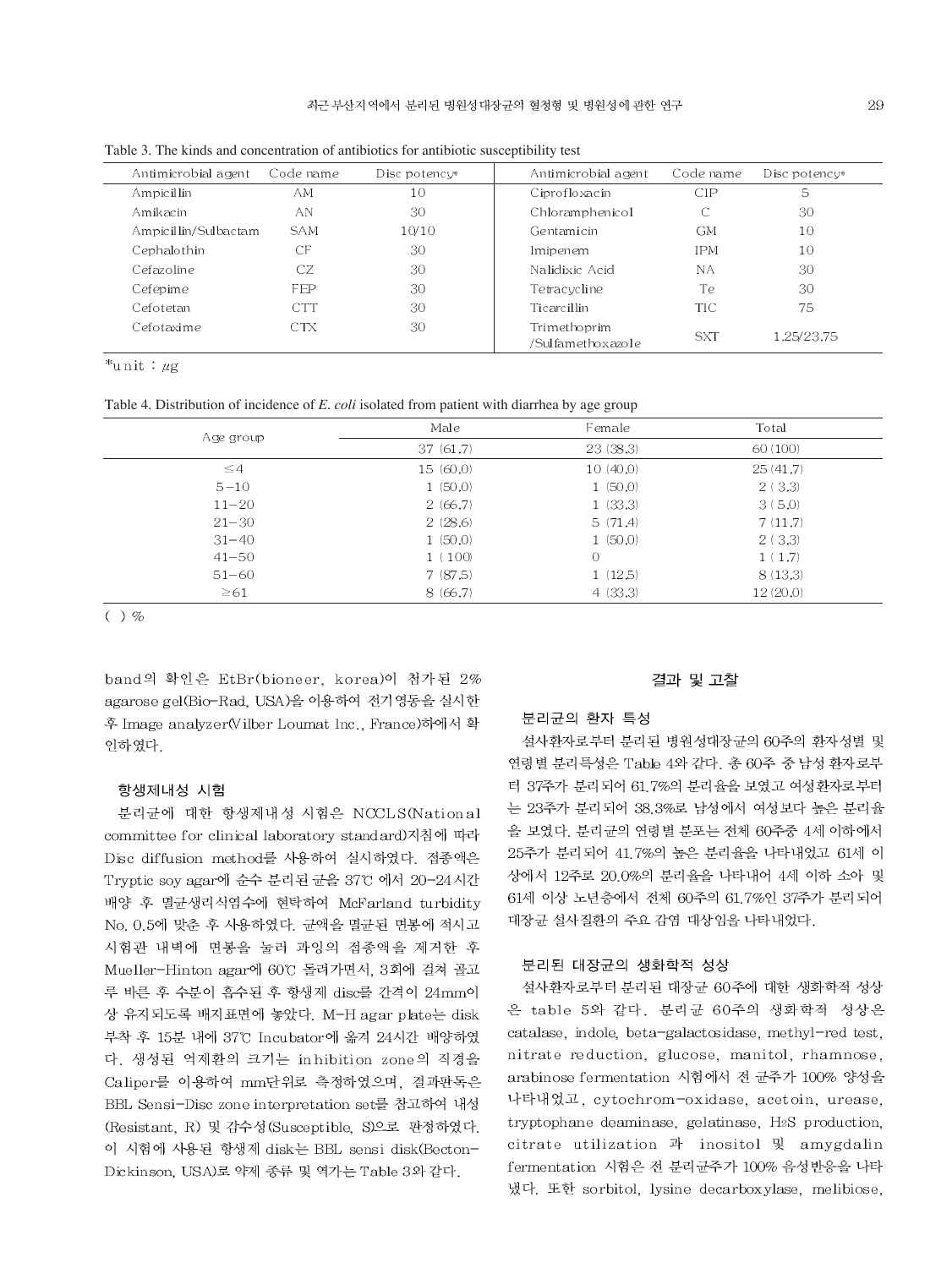Table 5. Biochemical properties of *Escherichia coli* isolates from patient with diarrhea

| Biochemical test          | $\mathbf{r}$<br>No. of positive | $\%$           |
|---------------------------|---------------------------------|----------------|
| Product of                |                                 |                |
| $-catalog$                | 60                              | 100            |
| -cytochrom-oxidase        | $\overline{O}$                  | $\circ$        |
| $-$ indole                | 60                              | 100            |
| $-\arctan$                | $\overline{0}$                  | $\overline{O}$ |
| $-beta-galactosidase$     | 60                              | 100            |
| -arginine dihydrolase     | 8                               | 13.3           |
| -lysine decarboxylase     | 57                              | 95.0           |
| -ornithine decarboxylase  | 33                              | 55.0           |
| $-U$ rease                | $\bigcirc$                      | $\circ$        |
| -tryptophane deaminase    | $\overline{O}$                  | $\circ$        |
| $-gelatinase$             | $\circ$                         | $\bigcirc$     |
| $-H2S$                    | $\overline{O}$                  | $\overline{O}$ |
| citrate utilization       | $\bigcirc$                      | $\bigcirc$     |
| Methyl red test           | 60                              | 100            |
| Nitrate reduction         | 60                              | 100            |
| Carbohydrate fermentation |                                 |                |
| $-glu\cos e$              | 60                              | 100            |
| $-mantol$                 | 60                              | 100            |
| $-$ inositol              | $\bigcirc$                      | $\bigcirc$     |
| $-sorbitol$               | 59                              | 98.3           |
| $-r$ hamnose              | 60                              | 100            |
| $-$ sucrose               | 44                              | 73.3           |
| -melibiose                | 53                              | 88.3           |
| -amygdalin                | $\overline{O}$                  | $\overline{O}$ |
| $-$ arabinose             | 60                              | 100            |

sucrose, arginine dihydrolase 시험에서는 각각 98.3%, 95.0%, 88.3%, 73.3%, 55.5%, 13.3%의 양성반응을 보였다. 한편 차 등<sup>14)</sup>의 설사환자의 변에서 분리된 E. coli 721주에 대 한 생화학적 성상검사 결과 rhamnose와 arabinose fermentation 시험에서 각각 94.4% 86.7%의 양성반응을 나타내 본 결과의 100% 양성과의 차이를 보였으며, inositol 및 amygdalin fermentation 시험결과는 본 연구에서는 100% 음성반응을 보였으나 각각 0.7%와 1.2%의 양성반응으 로 나타났는데 이는 차 등<sup>14)</sup>의 연구대상 표본수와 본 연구에서 사용된 표본수의 크기에서 기인한 것으로 사료되며 전반적인 생화학적 성상은 유사한 양상을 보였다.

### O 혈청형 시험 결과

혈청학적 진단방법은 1944년 Kauffman에 의해 처음으로 제안되었는데 병원성대장균과 비병원성 대장균들을 구별하기 위해 사용되어지는 가장 고전적인 방법으로 현재까지 실험실 진단법으로 널리 쓰이고 있다<sup>1,5)</sup>. 본 실험에서의 O 혈청형 시 험결과는 Table 6 과 같다. 분리된 대장균 60주의 균체항원에 대한 O 혈청형 시험결과 16주(26.7%)에서 혈청형이 분류되었 으며 나머지 44주(73.3%)는 본 실험에서 사용한 43종의 항혈 청에서 분류되지 않았다. 16주에 대한 혈청형별 분포를 보면 0169가 3주(18.8%)로 가장 높은 분포를 나타냈으며, 08과 020 각각 2주(12.5%), 그리고 01, 027, 055, 063, 0114, 0125, 0153, 0157, 0158이 각각 1주(6.3%) 의 분포를 나타 냈으며 serotype은 12종으로 분류되었다. 특히 O157의 경우 는 출혈성 장염, 용혈성요독증후군(Hemolytic Uraemic Syndrome, HUS)을 수반하는 1군 전염병으로 지정된 혈청형 으로 부산지역에서의 분리는 드문 사례라 할 수 있어 향후 지 속적인 모니터링과 감시체계의 강화가 추진되야 할 것이다. 한 편 차 등<sup>14)</sup>은 설사환자로부터 분리된 대장균 721주 중 499주 (69.2%)에서 21종의 형별분류를 하여 O44가 121주(16.8%). O153(8.6%), O1(7.5%), O166(5.7%), O8과 O86a(각각 4.7%). 0125(4.6%) 등의 순으로 높은 분포를 보였다고 조사 되었는데, 본 실험에서는 설사환자에서 분리한 대장균 중 044 는 분류되지 않은 반면 차 등의 실험에서 분류되지 않았던 0169가 18.8%로 가장 높은 분포를 보여 차 등의 실험결과와 는 사뭇 다른 양상을 나타냄을 알 수 있었다. 또한 박 등 <sup>®</sup>은 먹는 물에서 분리된 대장균 211주를 대상으로 25주(11.8%)에 서 08이 9주(4.3%), 0159 3주(1.4%), 그 외 06, 028ac. 0128과 0153 각각 2주(0.9%), 01, 055, 063, 0126과 0152 가 각각 1건(0.5%)씩 총 11종의 혈청형을 분류한 바 있는데 환 경분리주에서는 혈청형의 결정이 11.8%로 환자분리주보다 상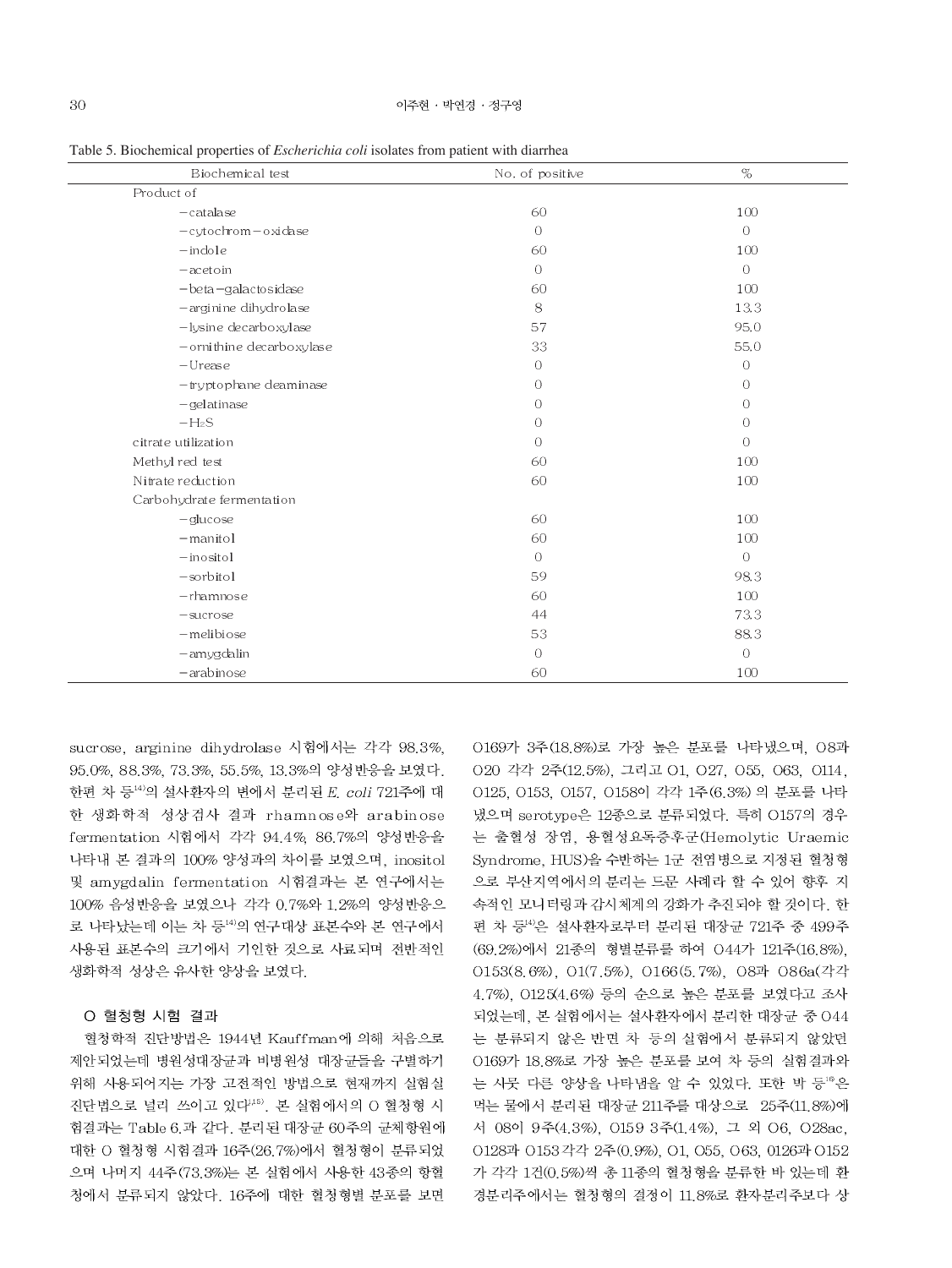| $\tilde{\phantom{a}}$<br>$\sim$ 1 | $\mathbf{r}$                    |
|-----------------------------------|---------------------------------|
| Serotype                          | No. of isolates $(\%)$ $(n=16)$ |
| O <sub>1</sub>                    | 1(6,3)                          |
| O8                                | 2(12.5)                         |
| O20                               | 2(12.5)                         |
| O <sub>27</sub>                   | 1(6,3)                          |
| O55                               | 1(6,3)                          |
| O63                               | 1(6,3)                          |
| O114                              | 1(6,3)                          |
| O <sub>125</sub>                  | 1(6,3)                          |
| O <sub>153</sub>                  | 1(6,3)                          |
| O <sub>157</sub>                  | 1(6,3)                          |
| O <sub>158</sub>                  | 1(6,3)                          |
| O <sub>169</sub>                  | 3(18.8)                         |
|                                   |                                 |

Table 6. Serological distribution of serotype isolated *Escherichia coli* from patient with diarrhea

Table 7. Distribution of pathogenic *Escherichia coli* isolated by years (2005~2006)

| Category     | 2005     | 2006     | Total $(\%)$ |  |
|--------------|----------|----------|--------------|--|
| <b>EHEC</b>  | 1(2.9)   | 0(0,0)   | 1(1.7)       |  |
| <b>ETEC</b>  | 4(11.8)  | 8 (30.8) | 12(20,0)     |  |
| <b>EIEC</b>  | 0(0,0)   | 0(0,0)   | 0(0,0)       |  |
| <b>EPEC</b>  | 7(20.6)  | 5(19.2)  | 12(20.0)     |  |
| <b>FAEC</b>  | 22(64.7) | 13(50.0) | 35(58.3)     |  |
| Total $(\%)$ | 34(100)  | 26(100)  | 60(100)      |  |

대적으로 낮음이 비교되었다.

#### 병원성인자 유형조사 결과

병원성대장균은 병원성인자의 유형에 따라 장출혈성대장균 (enterohemorrhage E. coli, EHEC), 장독소성대장균 (enterotoxigenic E. coli, ETEC), 세포침입성대장균 (enteroinvasive E. coli, EIEC), 장관병원성대장균 (enteropathogenic E. coli, EPEC), 장관흡착성대장균 (enteroaggregative E. coli, EAEC) 의 5가지로 분류가 되 며 각각의 특징적인 virulence factors의 작용기전에 의해 임 상증상의 차이를 유발하며 병원체로서의 특징을 갖는다. 분리 된 대장균 60주에 대해 Multiplex PCR을 통하여 EHEC의 VT1과 VT2, ETEC의 ST와 LT, EIEC의 spa, EPEC의 eae, EAEC 의 east1, aggR, eae, bfp gene 검출한 결과는 Table 7과 같다. 60주 중 EAEC가 35주(58.3%)로 가장 높은 분포도 를 나타냈으며 EPEC와 ETEC가 각각 12주(20.0%), EHEC 1 주(1.7%) 순의 분포도를 나타내었다. 그러나 EIEC는 1주도 검 출되지 않았다. 분리주의 2005년도와 2006년도의 병원성대 장균 유형 분포를 비교해 보면 2005년도 분리주 34주(56.7%) 중 EAEC가 22주(64.7%)로 가장 높은 분리율을 보였고, EPEC 7주(20.6%). ETEC 4주(11.8%). EHEC 1주(2.9%) 순 으로 나타났으며, 2006년도 분리주 26주(43.3%) 중 EAEC

Table 8. Distribution of pathogenic *Escherichia coli* isolated by age group

| Age group | <b>EHEC</b>    | <b>ETEC</b>    | <b>EIEC</b>    | <b>EPEC</b> | EAEC     | Total $(\%)$ |
|-----------|----------------|----------------|----------------|-------------|----------|--------------|
| $\leq 4$  | 1(100)         | 6(50,0)        | $\overline{0}$ | 8(66,7)     | 10(28.6) | 34(56.7)     |
| $5 - 10$  | $\circ$        | $\circ$        | $\overline{O}$ | $\Omega$    | 2(5.7)   | 5(8,3)       |
| $11 - 20$ | $\circ$        | $\overline{O}$ | $\overline{O}$ | 1(8,3)      | 2(5,7)   | 9(15,0)      |
| $21 - 30$ | $\overline{0}$ | 1(8.3)         | $\overline{0}$ | 0           | 6(17,1)  | 7(11.7)      |
| $31 - 40$ | $\circ$        | $\bigcirc$     | 0              | 1(8,3)      | 1(2,9)   | 3(5,0)       |
| $41 - 50$ | $\circ$        | $\circ$        | $\overline{O}$ | $\bigcirc$  | 1(2,9)   | 1(1.7)       |
| $51 - 60$ | $\overline{0}$ | 1(8,3)         | 0              | 1(8,3)      | 6(17,1)  | 9(15,0)      |
| $\geq 61$ | $\Omega$       | 4(33.3)        | $\bigcirc$     | 1(8,3)      | 7(20,0)  | 16(26.7)     |
| $Total\%$ | 1(1.7)         | 12(20,0)       | 0              | 12(20.0)    | 35(58.3) | 60(100)      |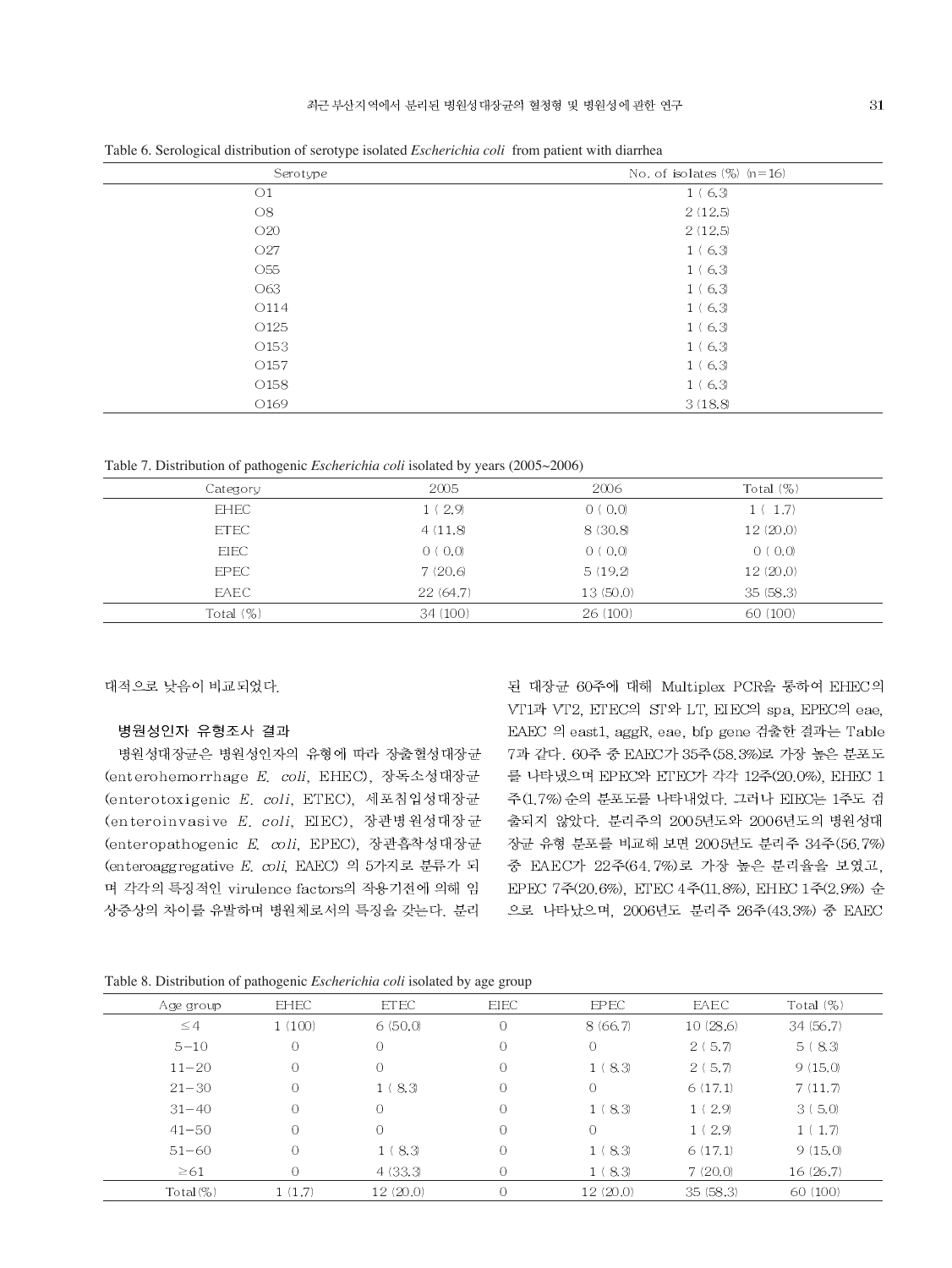

Fig. 1. Distribution of incidence of *Escherichia coli* isolated by age group.

13주(50.0%) ETEC(30.8%) EPEC(19.2%) 순의 분포율을 보였다. 전체적으로 보면 부산지역의 병원성대장균에 의한 설 사는 EAEC(58.3%), EPEC(20.0%), ETEC(20.0%)에 의한 것임을 알 수 있었다.

병원성대장균의 연령별 분포도를 조사한 결과는 Table 8. 과 같이 4세 이하의 영 · 유아 및 소아에서 34주(56.7%)로 가 장 높은 분포도를 나타냈으며, 61세 이상에서 16주(26.7%). 11-20세와, 51-60세에서 각각 9주(15.0%), 21-30세 7주 (11.7%), 5-10세 5주(8.3%), 31-40세 3주(5.0%), 41-50세 1 주(1.7%) 등의 순으로 분포율의 높이를 보였다. 유형별 환자발 생연령 특성을 보면 가장 많은 분포율을 보인 장관흡착성대장 균인 EAEC는 4세 이하에서 35주 중 10주(28.6%)와 61세 이 상에서 7주(20.0%)로 많은 분포를 나타냈지만 전연령층에 걸 쳐 분포하고 있는 특성을 나타냈으며, 장독소대장균인 ETEC 는 전체 12주 중 4세 이하에서 6주(50.0%). 61세 이상에서 4주 (33.3%), 21-30세와 51-60세에서 각각 1주(8.3%)로 4세 이 하와 61세 이상이 주 감염대상임을 나타내었다. 장관병원성대 장균인 EPEC는 전체 12주 중 4세 이하에서 8주(66.7%)로 가 장 높은 분포율을 보였고, 11-20세, 31-40세, 51-60세, 61세 이상에서 각각 1주(8.3%) 순으로 나타나 4세 이하의 연령대가 주 감염대상으로 나타나는 특성을 보였다(Fig. 1). 장출혈성대 장균인 EHEC는 4세 이하에서 1주가 분리되었는데 2000년도 전염병예방법이 개정되어 장출혈성대장균이 1군 전염병으로 지정된 이후부터 우리 원의 모니터링 결과 부산지역에서 유일 하게 발생한 사례이며 아직까지 부산지역에서의 유행은 없었으 나 지속적인 감시와 대비가 필요할 것으로 사료된다.

한편 세포침입성대장균인 EIEC는 부산지역에서 아직 분리 된 사례가 없는데 지역적인 유행특성인지, 설사증상의 중증도 에 따른 병원 내원 환자가 없어 감지가 안되는 것인지는 여러 사회적, 환경적인 요소와 맞물려 있어 단정하기는 어려운 실정 이다. 그러나 아직까지 부산지역에서 병원성대장균 EIEC의 유형이 감염원으로 유행하고 있지 않다는 것는 추정해 볼 수 있다.

대장균의 병원성 유형과 O serotype의 특성을 비교한 결과 는 Table 9와 같다. EPEC는 O8에 2주, 그리고 O55, O63, 0114, 0153, 0169에 각각 1주씩 분류되어졌으며, ETEC는 O20과 O169에 각각 2주, O27에 1주가 분류되었다. EAEC는 O1, O25, O158에 각각 1주가 분류되었고, EHEC는 O157에 1주 분류되었다. O serogroup이 결정된 16주를 병원성인자와 비교해 볼때 EHEC 가 분리주 1주중 1주 O157 혈청형으로 분 류되어 100%를 보였으며, EPEC가 12주중 7주(58.3%). ETEC가 12주중 5주(41.7%)의 O serogroup 분류가 된 반면 대장균 60주중 35주(58.3%)의 분포율을 나타낸 EAEC는 불 과 3주(8.6%)만이 O serotype이 결정되었다. EHEC, EPEC 등 에 비해 임상증상이 경미한 것으로 알려진 EAEC의 경우 O serogroup 결정수도 낮다는 것은 virulence factors 와 O serotype 는 병독성에 있어서 상호 상관관계를 갖고 있음을 의미한다고 할 것이다.



Fig. 2. Antibiotics resistant pattern of *Escherichia coli* isolated from patient with diarrhea.

Table 9. Serotype characteristic of the pathogenic *Escherichia coli* category

| Category      | O serotype                                           | No. of $strain$ $\%$ |
|---------------|------------------------------------------------------|----------------------|
| $FHEC(n=1)$   | O157(1)                                              | 1(100.0)             |
| EPEC $(n=12)$ | $O(8(2), O55(1), O63(1), O114(1), O153(1), O169(1))$ | 7(58.3)              |
| ETEC $(n=12)$ | $O20(2)$ , $O27(1)$ , $O169(2)$                      | 5(41,7)              |
| EAEC $(n=35)$ | $O(11)$ , $O(25(1))$ , $O(158(1))$                   | 3(8.6)               |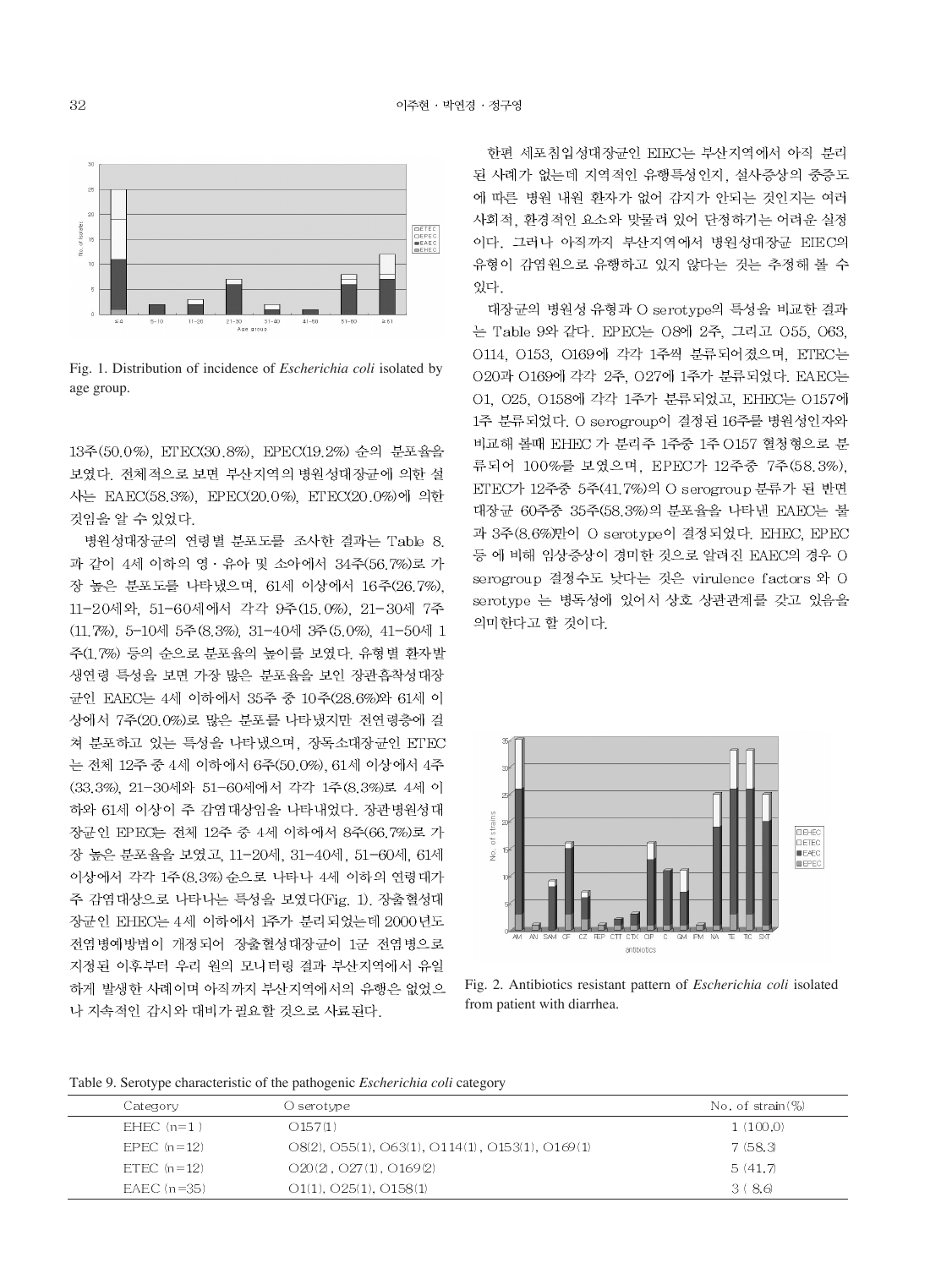| л.<br>$\circ$<br>O<br>No. of resistance $(\%)$ |                       |                   |                                     |                |                   |
|------------------------------------------------|-----------------------|-------------------|-------------------------------------|----------------|-------------------|
| Antimicrobial agent                            |                       |                   |                                     |                |                   |
|                                                | $EPEC(n=12)$          | $EAEC(n=35)$      | $ETEC(n=12)$                        | $EHEC(n=1)$    | Total $(n=60)$    |
| Ampicillin                                     | 3(25,0)               | 23(65.7)          | 9(34.3)                             | $\bigcirc$     | 0(58.3)           |
| Amikacin                                       | 1(8,3)                | 0(0.0)            | $\langle 0,0 \rangle$<br>$\Omega$ ( | $\bigcirc$     | 0(1,7)            |
| Ampicillin/Sulbactam                           | (0,0)<br>$\Omega$ (   | 8(22.9)           | 8.3                                 | $\bigcirc$     | 0(15,0)           |
| Cephalothin                                    | 3(25,0)               | 12(34.3)          | 8.3                                 | $\bigcirc$     | 0(26,7)           |
| Cefazolin                                      | 2(16,7)               | 4(11,4)           | 8.3                                 | $\bigcirc$     | 0(11.7)           |
| Cefepime                                       | 1(8,3)                | 0.0<br>$\Omega$ ( | (0,0)<br>$\Omega$ (                 | $\bigcirc$     | 0(1,7)            |
| Cefotetan                                      | 1(8,3)                | 2.9               | (0,0)<br>$\Omega$                   | $\bigcirc$     | 3.3<br>$\Omega$ ( |
| Cefotaxime                                     | 1(8,3)                | 5.7<br>2(         | 0(0,0)                              | $\bigcirc$     | 0(5,0)            |
| Ciprofloxacin                                  | 1(8.3)                | 12(34.3)          | 3(25,0)                             | $\overline{O}$ | 0(26,7)           |
| Chloramphenicol                                | 8.3<br>1 <sup>6</sup> | 10(28.6)          | 0(0,0)                              | 0              | 0(18.3)           |
| Gentamicin                                     | 1(8,3)                | 6(17,1)           | 4(33.3)                             | $\overline{O}$ | 0(18.3)           |
| Imipenem                                       | 1(8.3)                | 0(0,0)            | 0(0,0)                              | $\overline{O}$ | 0(1,7)            |
| Nalidixic acid                                 | 1(8.3)                | 18(51.4)          | 6(50,0)                             | $\bigcirc$     | 0(41,7)           |
| Tetracycline                                   | 3(25,0)               | 23(65.7)          | 7(58.3)                             | $\bigcirc$     | 0(55,0)           |
| Ticarcillin                                    | 3(25,0)               | 23(65.7)          | 7(58.3)                             | $\overline{O}$ | 0(55,0)           |
| Trimethoprim/Sulfamethoxazole                  | 1(8.3)                | 19 (54.3)         | 5(41,7)                             | 0              | 0(41,7)           |

Table 10. Resistant rate of pathogenic *Escherichia coli* isolates against 16 antibiotics

Table 11. Multidrug resistant rate of pathogenic E. coli

| No. of strain | Drug resistant |            |            | 1 drug resistant |  |
|---------------|----------------|------------|------------|------------------|--|
| 60            | 44 (73.3%)     | 36 (60.0%) | $1(1.7\%)$ | $7(11.7\%)$      |  |

#### 분리균의 항생제 내성유형

설사환자에서 분리된 병원성대장균 60주에 대해 16종의 약 제에 대한 내성시험 결과는 Table 10 및 Fig. 1 과 같다. 항생 제 내성시험 결과 Ampicillin에서 35주, Tetracycline과 Ticarcillin에서 각각 33주 등 50%이상의 내성을 나타내었으 며 Amikacin, Cefepime, Imipenem에서 각각 1주(1.7%)의 분리주가 내성을 나타냈으나 분리주 모두에서 감수성을 나타 내는 약제는 없었다. 차 등에 의하면 Amikacin에는 모든 분 리균이 감수성을 나타내었다고 했으나 본 시험에서는 내성을 갖는 균주가 조사되어 항균제에 대한 병원성대장균의 내성유 형의 변화와 심각성이 우려됨을 알 수 있었다. 병원성대장균 유형별 항균제 내성양상은 EPEC의 경우 Ampicillin, Cephalothin, Tetracycline, Ticarcillin에서 25.0%의 내성 을 보였으며 Ampicillin/Sulbactam에는 100% 감수성을 나 타내었고, EAEC의 경우에는 Ampicillin, Tetracycline, Ticarcillin, Trimetho./sulfametho., Nalidixic acid에서 50.0%이상의 내성을 나타냈으며 Amikacin, Cefepime, Imipenem에는 35주 모두가 감수성을 나타내었다. 그리고 ETEC는 Nalidixic acid, Ticarcillin에서 50.0%이상의 내성 을 나타냈으며 Amikacin, Cefepime, Cefotetan, Cefotaxime, Chloramphenicol Imipenem에서는 12주 모 두 감수성을 나타내었다. 장출혈성대장균인 EHEC는 1주가 분리되었는데 16종 약제에 모두 감수성을 나타내어 아직까지 임상에서의 치료약제의 선택과 항균범위는 넓은 것으로 사료 된다. 그러나 EAEC의 경우 설사환자에서 가장 많이 분류되었

고 임상에서 차지하는 분포도가 높은 만큼 특정약제에 대한 항 생제 내성율도 상당히 높음을 알 수 있었는데 임상에서의 치료 약제의 선택과 이용상의 오남용 등 고려가 되어야 할 것으로 보인다.

16종의 항균제에 대한 분리된 병원성대장균 60주에 대한 다 제내성 유형 결과는 Table 11 및 Table 12 과 같다. 분리균 60주 중 약제내성균주는 44주로 73.3%를 나타냈는데 1약제 에 내성균주는 7주(11.7%)를 나타냈고 2약제 내성균주는 1주 (1.7%)인 반면 3약제 이상 다제내성(MDR, Multi Drug Resistant) 균는 36주로 60.0%를 차지하고 있어 이들 균에 의한 감염 치료시 항균제 선택의 어려움과 병원내 감염 등의 원인으로 작용할 수 있으며, 약제 내성의 유전인자인 전달성 plasmid의 작용으로 동일한 또는 다른 균종간의 내성인자의 확산이 가능하여 질병관리에 있어서도 문제가 될 수 있다". 따 라서 병원균에 대한 항균제 내성유형, 특히 다제내성의 관찰은 지속적으로 이루어져야 할 것이며 변화요인에 대한 다각적인 연구가 심도있게 다루어져야 할 것으로 사료된다.

#### 결 론

설사유발 병원성대장균의 지역분리주의 특성과 유행양상을 파악하기 위하여 최근 2년간 부산지역 설사환자로부터 분리한 병원성대장균 60주를 대상으로 혈청형별 분포, 병원인자별 유 형 및 항생제내성 유형을 확인한 결과 다음과 같은 성적을 얻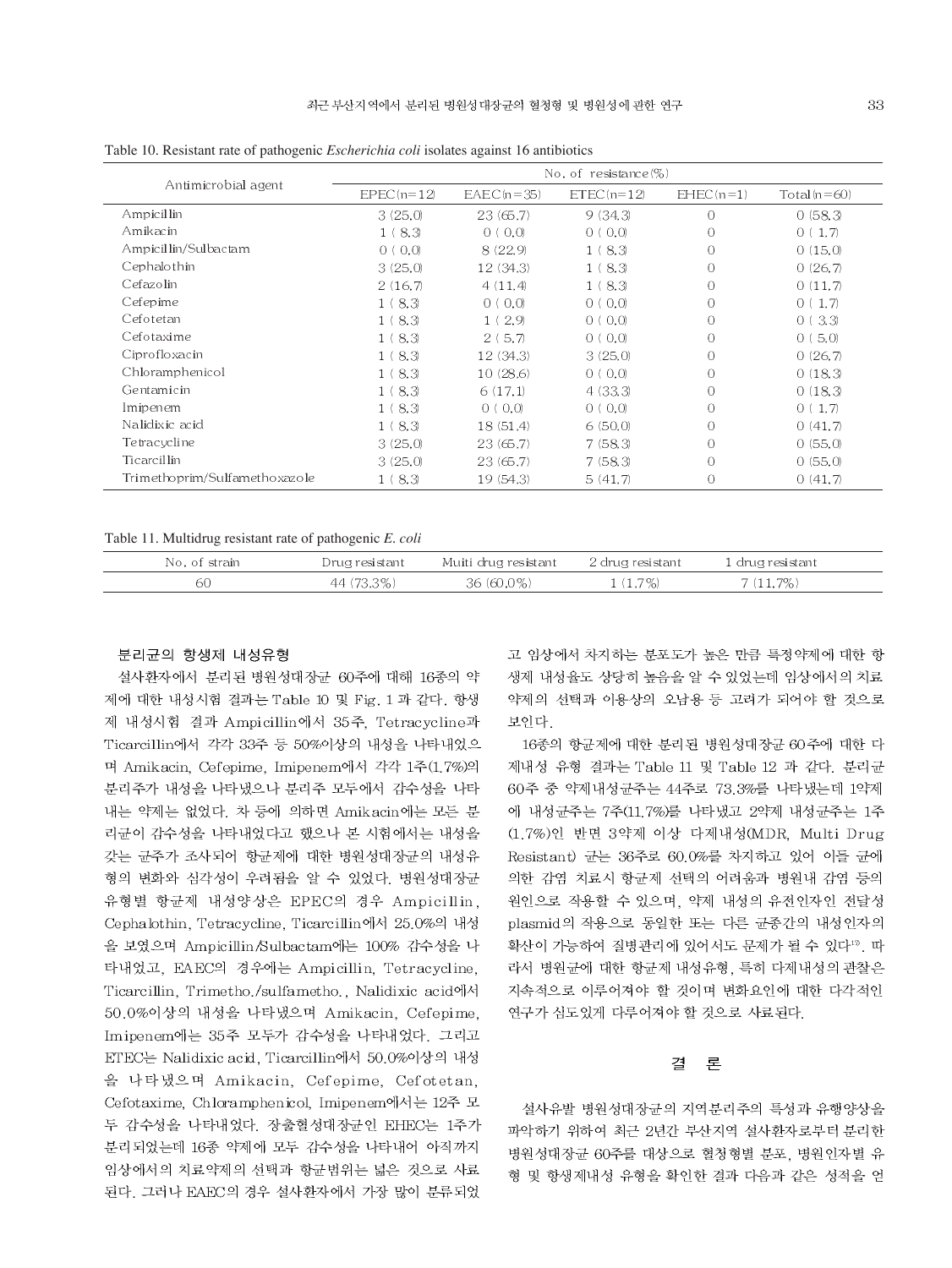|  |  | Table 12. Resistant pattern of antibiotics against the isolated 60 <i>Escherichia coli</i> |
|--|--|--------------------------------------------------------------------------------------------|
|  |  |                                                                                            |

| Resistant pattern                                                | No. of antibiotics | $Sub - total (\%)$ |
|------------------------------------------------------------------|--------------------|--------------------|
| AM, AN, CF, CZ, FEP, CTT, CTX, CIP, C, GM, IPM, NA, TE, TIC, SXT | 15                 | 1(1.7)             |
| AM, CF, CZ, CIP, C, GM, NA, TE, TIC, SXT                         |                    |                    |
| AM, SAM, CF, CZ, CIP, GM, NA, TE, TIC, SXT                       | 10                 | 2(3.3)             |
| AM, SAM, CF, CZ, CIP, NA, TE, TIC, SXT                           |                    |                    |
| AM, SAM, CF, CIP, GM, NA, TE, TIC, SXT                           | 9                  | 2(3,3)             |
| AM, CF, CIP, C, NA, TE, TIC, SXT                                 |                    |                    |
| AM, SAM, CF, CTX, CIP, C, TE, TIC                                |                    |                    |
| AM, SAM, CF, CZ, NA, TE, TIC, SXT                                | 8                  | 5(8.3)             |
| AM, CF, CIP, GM, NA, TE, TIC, SXT                                |                    |                    |
| AM, SAM, CF, CIP, GM, NA, TE, SXT                                |                    |                    |
| AM, CTT, CIP, NA, TE, TIC, SXT                                   |                    |                    |
| AM, SAM, CF, C, TE, TIC, SXT                                     | 7                  | 3(5,0)             |
| AM, CIP, GM, NA, TE, TIC, SXT                                    |                    |                    |
| AM, CIP, GM, NA, TE, TIC                                         |                    |                    |
| AM, C, NA, TE, TIC, SXT                                          |                    |                    |
| AM, CIP, NA, TE, TIC, SXT                                        |                    |                    |
| AM, SAM, C, TE, TIC, SXT                                         | 6                  | 7(11.7)            |
| AM, C, NA, TE, TIC, SXT                                          |                    |                    |
| AM, C, NA, TE, TIC, SXT                                          |                    |                    |
| AM, SAM, CF, NA, TIC, SXT                                        |                    |                    |
| AM, CIP, C, NA, TIC                                              |                    |                    |
| AM, NA, TE, TIC, SXT                                             |                    |                    |
| AM, CIP, GM, NA, TIC                                             | 5                  | 6(10,0)            |
| AM, NA, TE, TIC, SXT                                             |                    |                    |
| AM, GM, NA, TE, TIC                                              |                    |                    |
| AM, CIP, NA, TIC, SXT                                            |                    |                    |
| AM, NA, TIC, SXT                                                 |                    |                    |
| AM, TE, TIC, SXT                                                 |                    |                    |
| CIP, NA, TE, SXT                                                 |                    |                    |
| AM, CF, TE, TIC                                                  | 4                  | 5(8.3)             |
| AM, TE, TIC, SXT                                                 |                    |                    |
| AM, CF, CZ                                                       |                    |                    |
| CTX, C, GM                                                       |                    |                    |
| AM, CF, TIC                                                      | 3                  | 5(8.3)             |
| AM, TE, TIC                                                      |                    |                    |
| AM, CF, TIC                                                      |                    |                    |
| AM, TIC                                                          | $\sqrt{2}$         | 1(1.7)             |
| <b>TE</b>                                                        |                    |                    |
| TE                                                               |                    |                    |
| TE                                                               |                    |                    |
| TE                                                               | $\mathbf{1}$       | 7(11.7)            |
| TE                                                               |                    |                    |
| $\mathbb{C}\mathbb{F}$                                           |                    |                    |
| TE                                                               |                    |                    |
| Total                                                            |                    | 44(73.3)           |